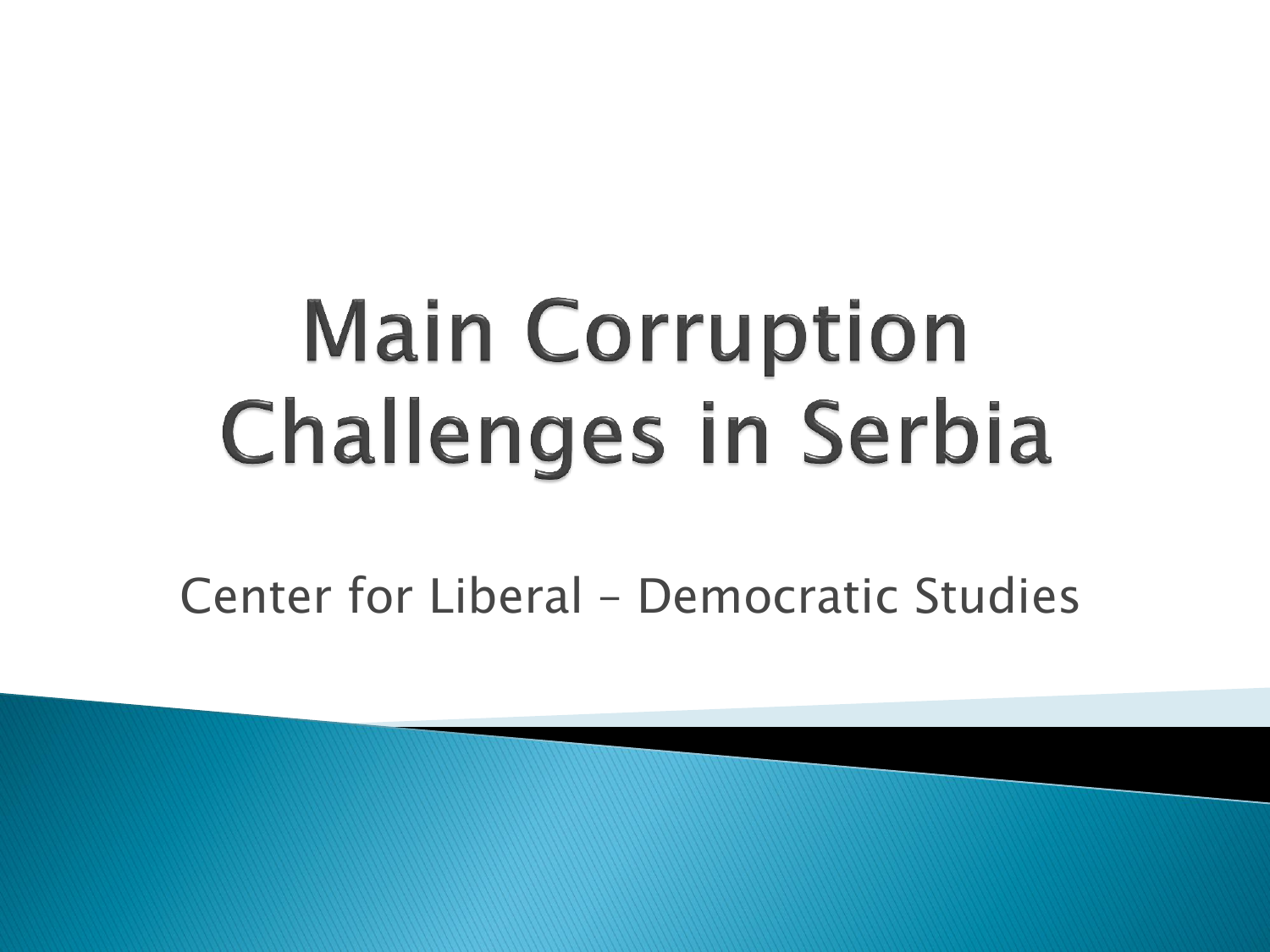## **Survey results**

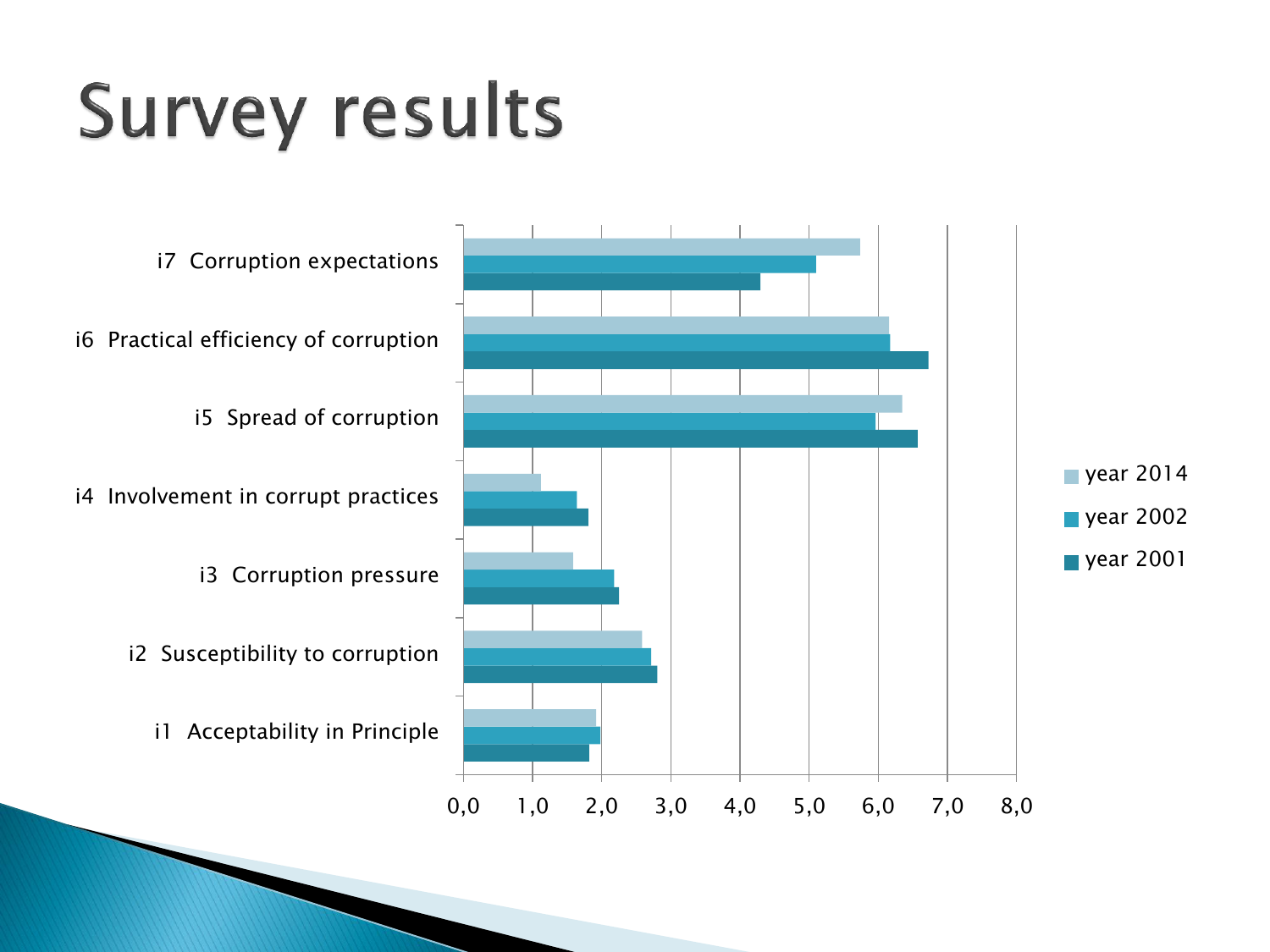# Some findings

![](_page_2_Figure_1.jpeg)

| Police officers                                     | 75% |
|-----------------------------------------------------|-----|
| <b>Customs officers</b>                             | 73% |
| <b>Local political leaders</b>                      | 72% |
| Political party and coalition leaders               | 72% |
| <b>Doctors</b>                                      | 69% |
| <b>Judges</b>                                       | 68% |
| <b>Ministers</b>                                    | 66% |
| Lawyers                                             | 66% |
| <b>Business people</b>                              | 65% |
| Members of parliament                               | 64% |
| <b>Municipal councilors</b>                         | 63% |
| <b>Municipal officials</b>                          | 61% |
| <b>Public prosecutors</b>                           | 61% |
| Investigating officers                              | 61% |
| <b>Tax officials</b>                                | 59% |
| Officials at ministries                             | 58% |
| Administration officials in the judicial            | 54% |
| system<br>Representatives of non-governmental       | 44% |
| organizations<br>University officials or professors | 43% |
| <b>Journalists</b>                                  | 42% |
| <b>Bankers</b>                                      | 37% |
| <b>Teachers</b>                                     | 27% |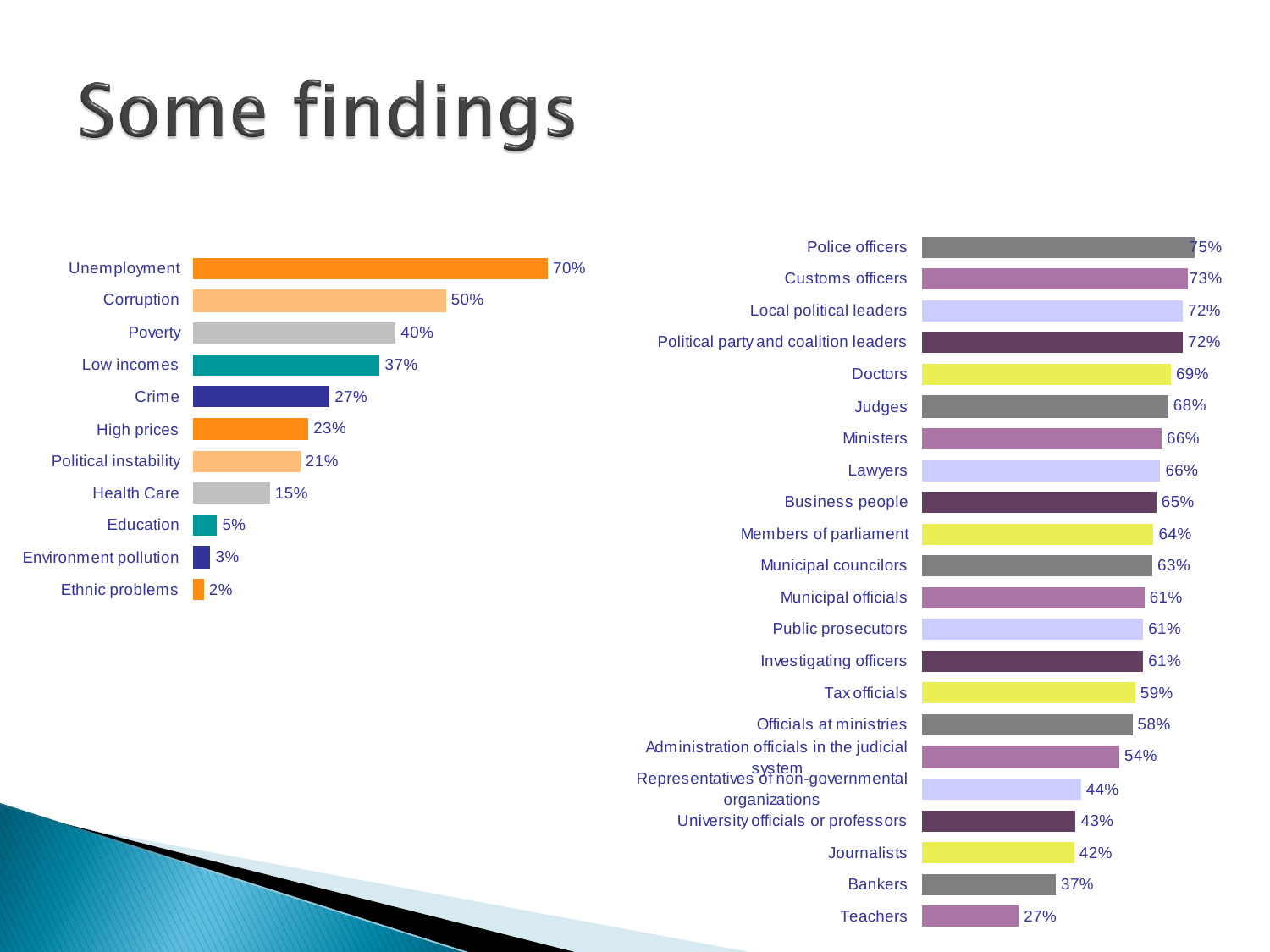#### **Reduced corruption pressure?**

![](_page_3_Figure_1.jpeg)

- **Experienced corruption pressure**
- 8 No contact with administration
- 9 DK/NA
- 0 Did not give bribe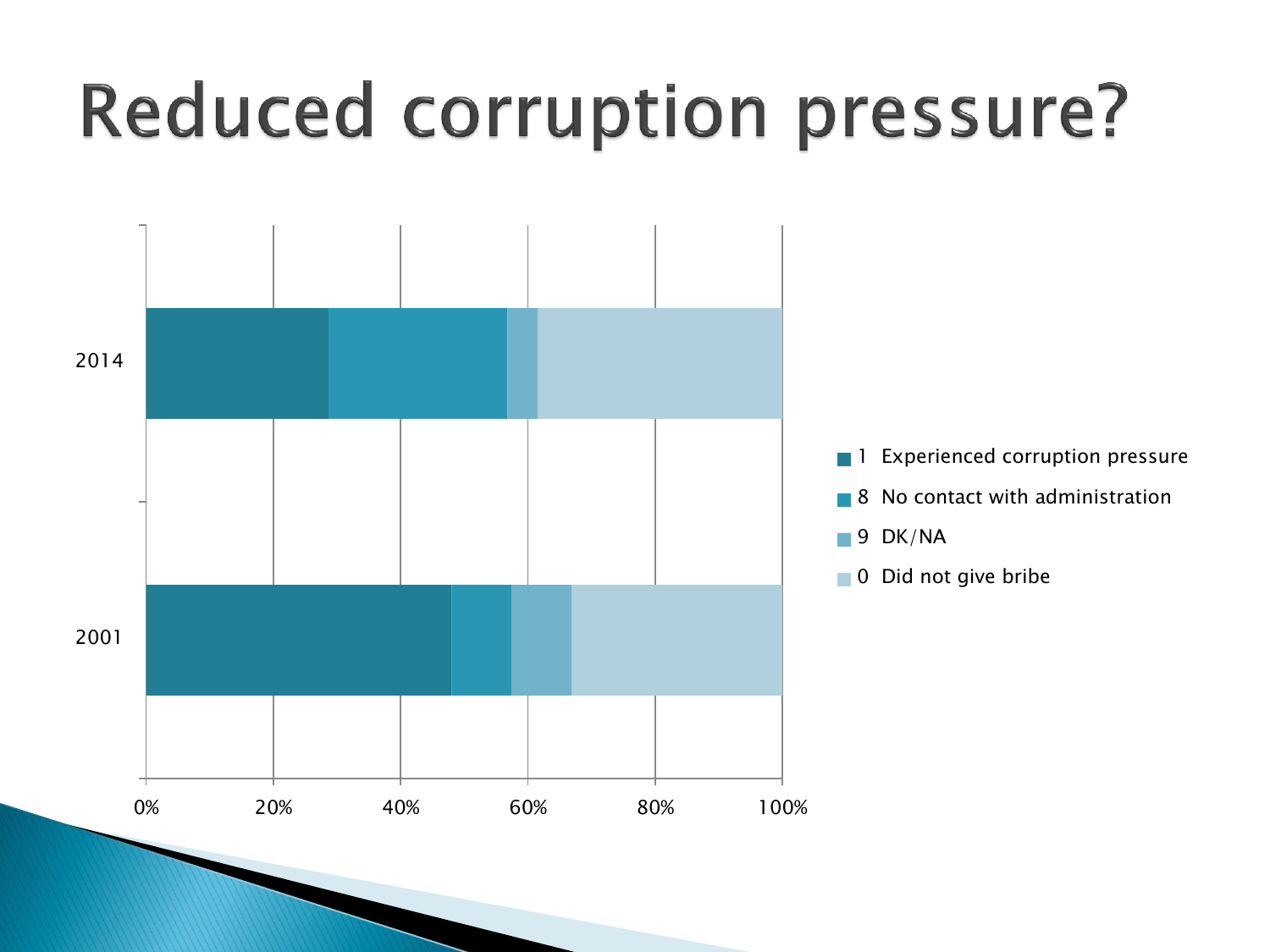### **Policies**

- ▶ Recently adopted (2013) new Anticorruption Strategy and Action Plan
- Most of the relevant regulatory framework and institutions in place
	- Anticorruption agency
		- Party financing
		- Conflict of interest
		- Record of assets
	- Access to information
	- State audit institution
- Penal Code seems too broad, especially "abuse of authority"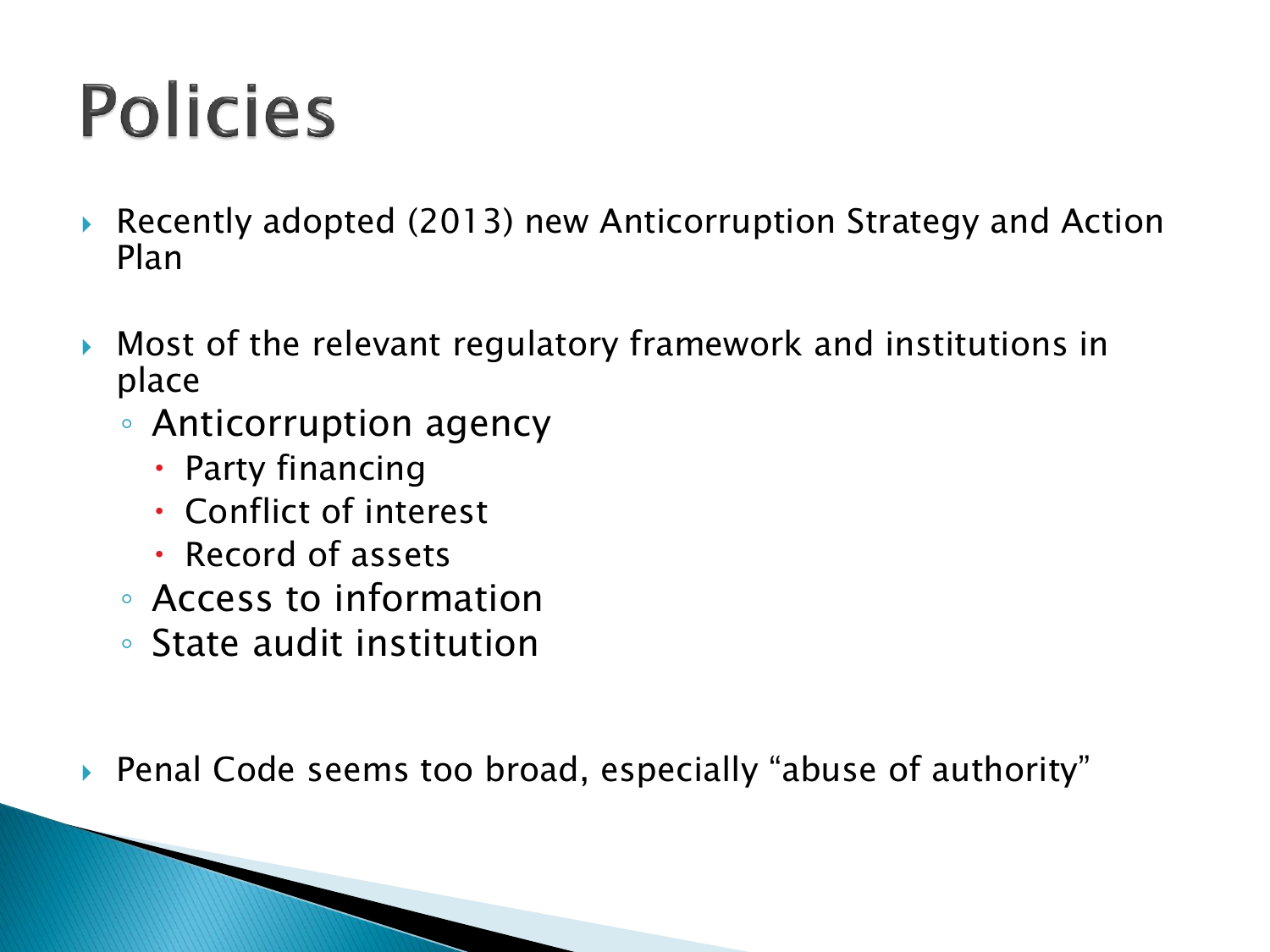### Law enforcement

- **Fight against corruption is one of the main proclaimed goals of new** government
	- Four former ministers and several leading businessmen indicted, no convictions yet
- Still appears ad hoc and politically motivated
	- ▶ PM announces arrests and investigations
	- Strange role of the media, mostly covering former governments scandals
	- $\rightarrow$  However, some exceptions exist (Director of Deposit Insurance Agency)
- Law on Organization and Authorities of Public Institutions in Combating Organised Crime, Corruption and Other Serious Crimes
	- Special police unit, prosecution and courts
	- SIEPA case is interesting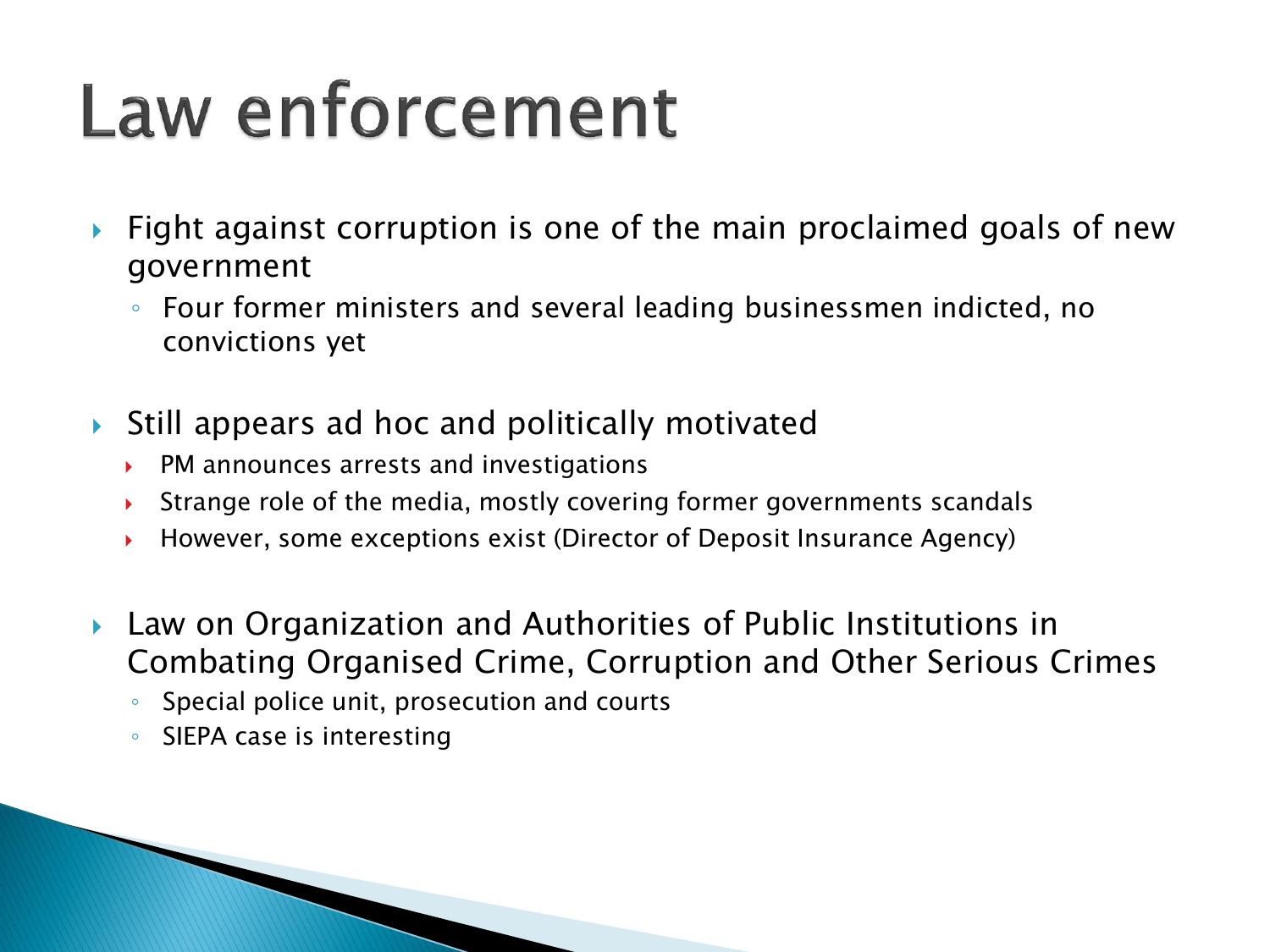# Judiciary

- $\triangleright$  One of the major problems in Serbia
- Failed reforms and a need to "reform the reforms"
- Specialized prosecutor's office for organized crime
- Historical trend (general corruption related cases and in judiciary)

![](_page_6_Figure_5.jpeg)

| Year | Indicted | Convicted | Conviction rate |
|------|----------|-----------|-----------------|
| 2010 | 30       |           | 6.7%            |
| 2011 |          |           | 1.5%            |
| 2012 | 91       |           | 1 1%            |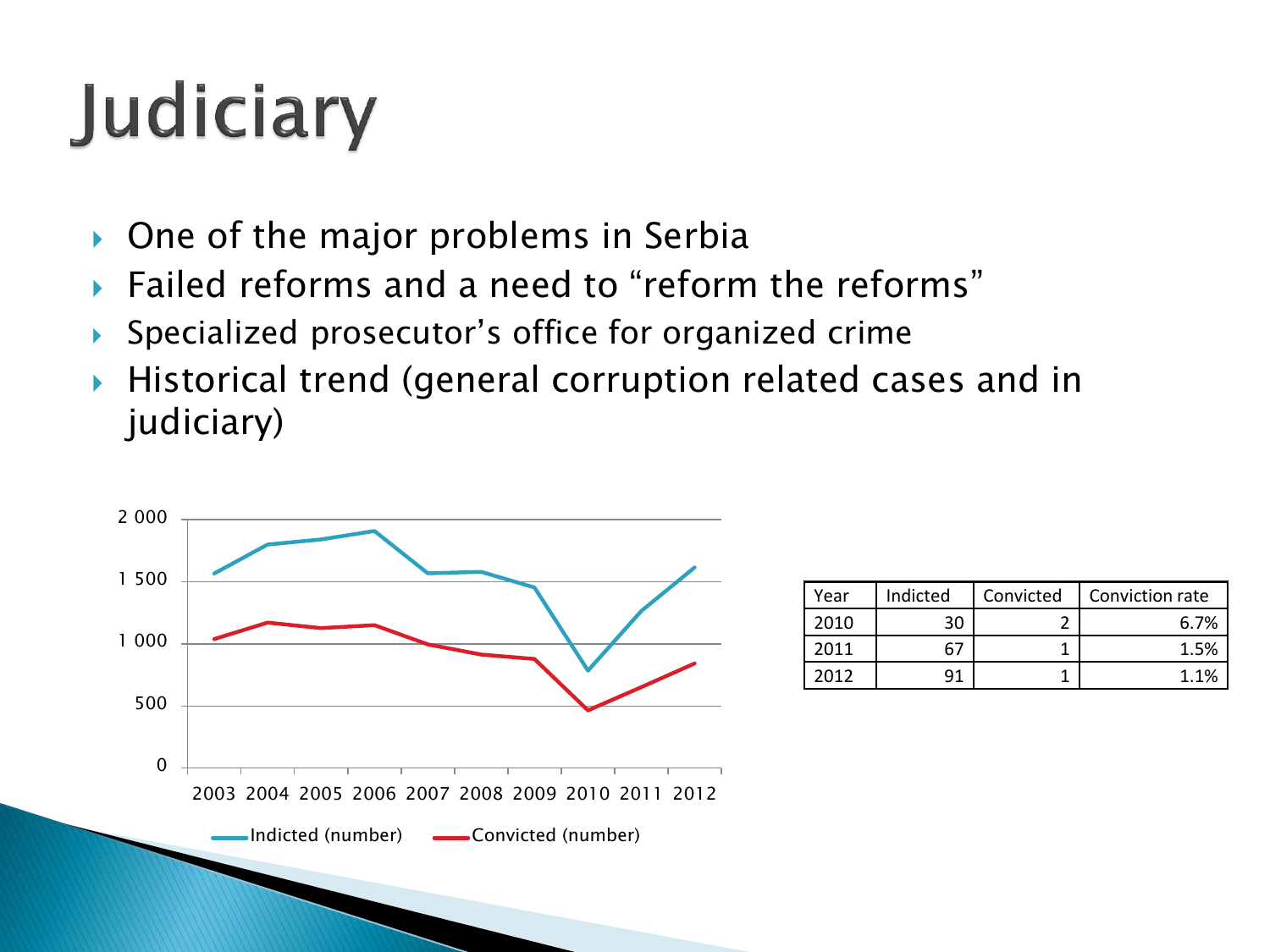### **Corruption and economy**

- ▶ Low level of economic freedoms and poor business environment
- $\triangleright$  Role of privatization
	- State owned companies
	- State owned banks
		- About 1 bn EUR budget cost of failed state owned banks
- Budgeting process closed and intransparent
- ▶ Who is actually procuring G&S?

| Year | State bodies % | Public enterprizes % | Public institutions % | Municipalities % |
|------|----------------|----------------------|-----------------------|------------------|
| 2003 | 26             | 59                   | 11                    | 4                |
| 2004 | 20             | 57                   | 14                    | Q                |
| 2005 | 17             | 56                   | 22                    |                  |
| 2006 | 15             | 65                   | 12                    | 8                |
| 2007 | 16             | 63                   | 12                    | 9                |
| 2008 | 23             | 57                   | 13                    |                  |
| 2009 | 19             | 54                   | 17                    | 10               |
| 2010 | 19             | 59                   | 14                    | 8                |
| 2011 | 15             | 60                   | 14                    |                  |
| 2012 | 13             | 69                   | 13                    |                  |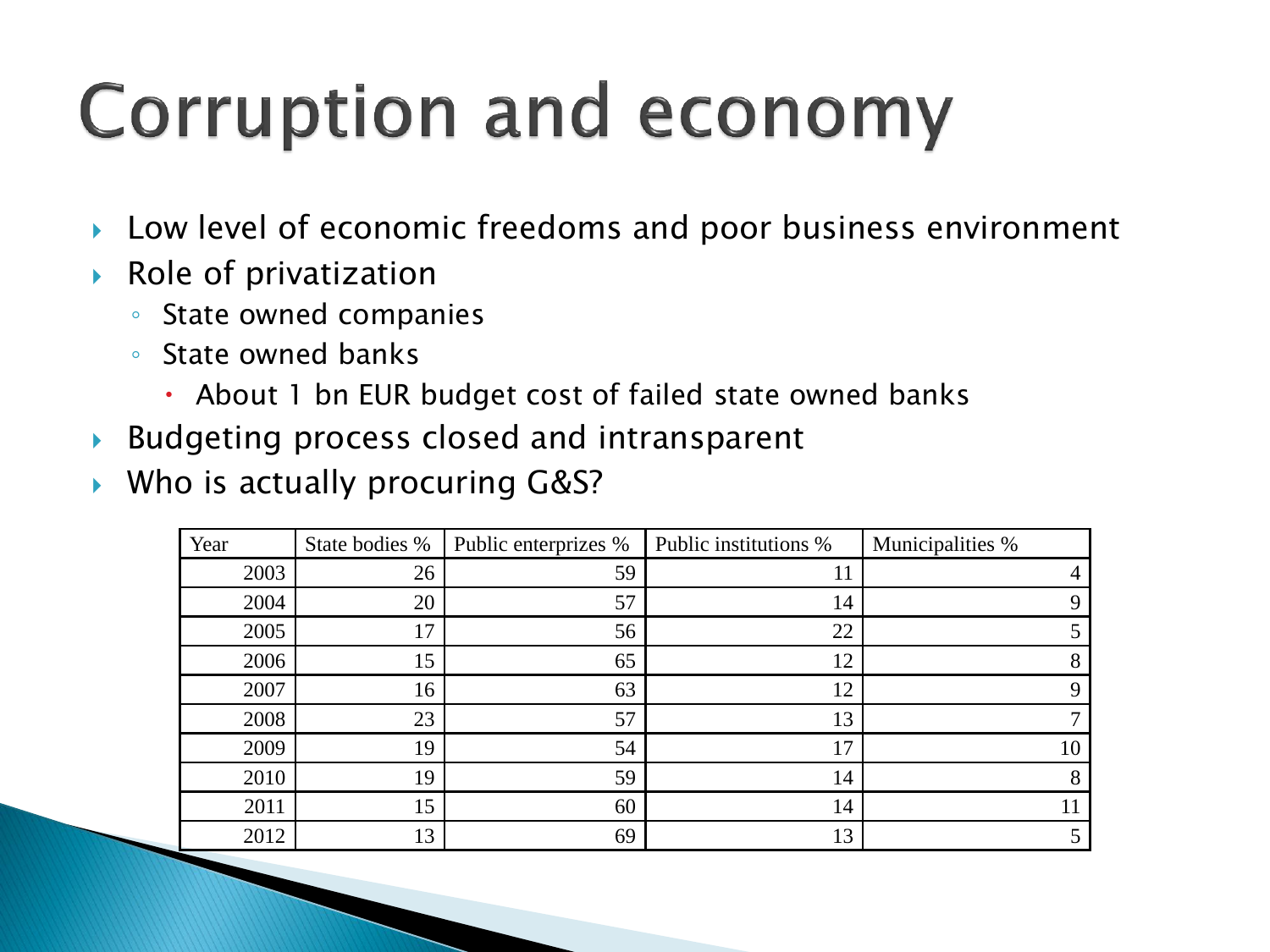## **Corruption and economy**

- ▶ Public procurement well regulated in theory, but:
	- Special law to assist construction industry during crisis
	- Bilateral international financing and construction agreements
		- China, Russia, Azerbaijan
- ▶ Unclear regulatory environment, such as tax policy